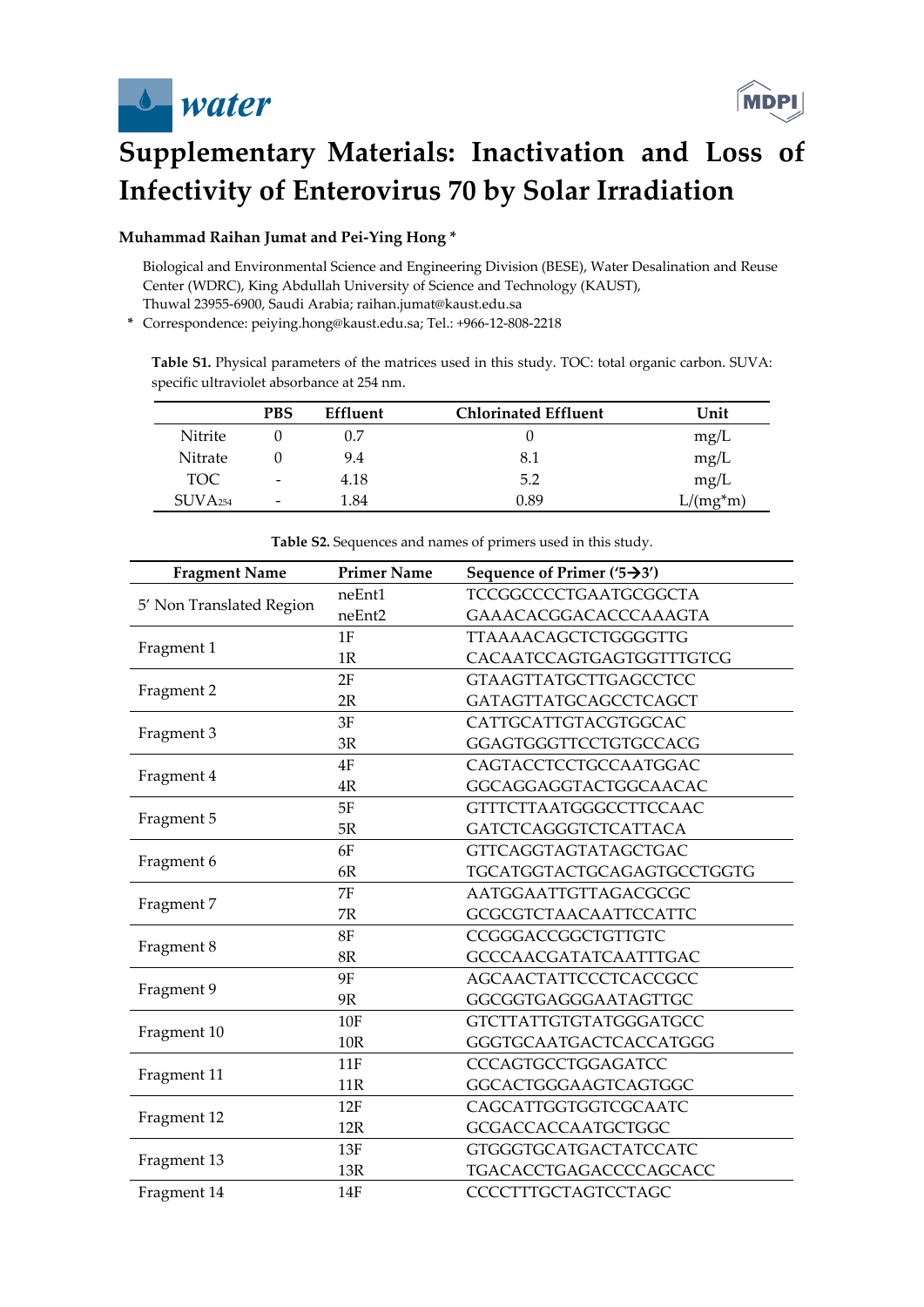|             | 14R             | GGGGAGTTTACCATGTTGGG            |
|-------------|-----------------|---------------------------------|
|             | 15F             | CTTTACCAGTGGTGGTCACC            |
| Fragment 15 | 15R             | GGACAATGTGGAGGGGTGGTG           |
|             | 16F             | <b>GGGTTCGGTGCTAATATCAAGGG</b>  |
| Fragment 16 | 16R             | GAGCCCCTTGATATTAGCACCG          |
|             | 17F             | CTGGATCACATCCAACAGCGC           |
| Fragment 17 | 17R             | <b>GCGCTGTTGGATGTGATCCAG</b>    |
|             | 18F             | <b>CCAGGGTCTATCTCATGTGGG</b>    |
| Fragment 18 | 18 <sub>R</sub> | <b>GRTYCCCAAKTRACCAAAATTTAC</b> |